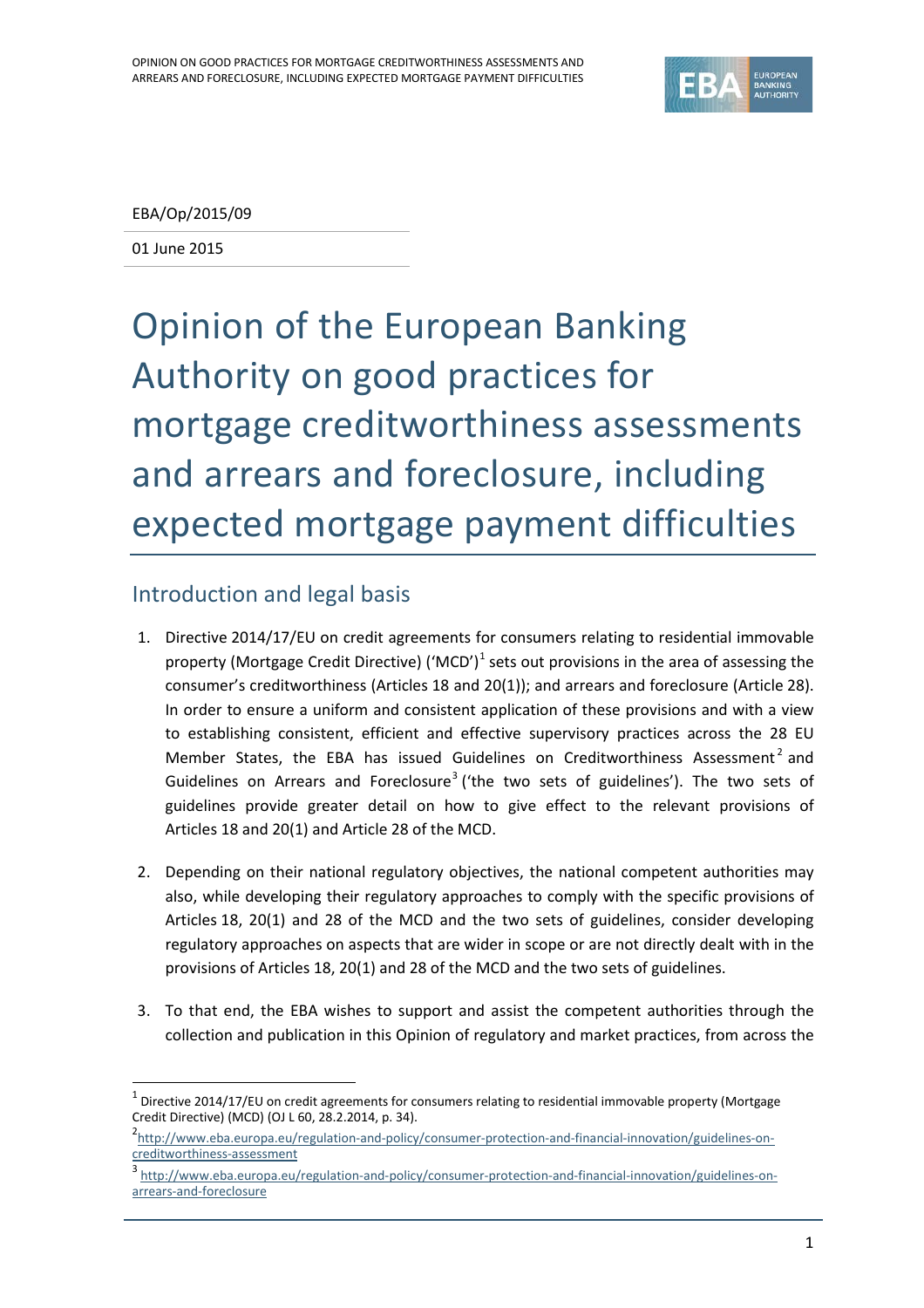

membership of the European Union, in the areas of creditworthiness assessment and arrears and foreclosure.

- 4. The evidence for this Opinion is drawn from an EBA survey of national supervisory as well as more general market practices in respect of both responsible lending (creditworthiness assessment) and the treatment of borrowers in mortgage payment difficulties (arrears and foreclosure). On responsible lending, this survey collected information from the competent authorities on the consistency between national practices and the Financial Stability Board's Principles for Sound Residential Mortgage Underwriting Practices ('the FSB Principles')<sup>[4](#page-1-0)</sup>. In respect of the treatment of borrowers in mortgage payment difficulties, the EBA survey collected information on the national supervisory and market approaches to key consumer protection outcomes identified by EBA members. The collected information was published in two opinions on 13 June 2013 ('the 2013 Opinions'): the EBA's Opinion on Good Practices for Responsible Mortgage Lending and the EBA's Opinion on Good Practices for the Treatment of Borrowers in Mortgage Payment Difficulties.
- 5. To take account of the MCD and the two sets of guidelines, the 2013 Opinions have been updated and revised to include only practices which are in addition to the specific provisions of Articles 18, 20(1) and 28 of the MCD and the two sets of guidelines. For example, the good practices on creditworthiness assessment include the wider scope of responsible mortgage lending. In addition, having regard to the benefits to both consumers and creditors and the importance of addressing mortgage payment difficulties early, even before arrears occur, the EBA has expanded its Opinion to include expected mortgage payment difficulties. Good Practice 13, in particular, relates to expected mortgage payment difficulties.
- 6. These good practices are intended as a support for the competent authorities in developing their national supervisory approaches. The good practices address credit agreements covered under the MCD. They should not be seen as an exhaustive list of good practices. Also, as an EBA opinion addressed to the competent authorities, they are legally not binding.
- 7. The EBA competence to deliver an opinion is based on Article 29(1) (a) of Regulation (EU) No 1093/2010<sup>[5](#page-1-1)</sup>.
- 8. In accordance with Article 14(5) of the Rules of Procedure of the Board of Supervisors<sup>[6](#page-1-2)</sup>, the Board of Supervisors has adopted this opinion.

 $\overline{a}$ 

<span id="page-1-0"></span> $4$  The Financial Stability Board published its high level principles in 2012 following a peer review of national approaches to mortgage underwriting. Available at: [http://www.financialstabilityboard.org/wp](http://www.financialstabilityboard.org/wp-content/uploads/r_120418.pdf?page_moved=1)[content/uploads/r\\_120418.pdf?page\\_moved=1](http://www.financialstabilityboard.org/wp-content/uploads/r_120418.pdf?page_moved=1)

<span id="page-1-1"></span><sup>&</sup>lt;sup>5</sup> Regulation (EU) No 1093/2010 of the European Parliament and of the Council of 24 November 2010 establishing a European Supervisory Authority (European Banking Authority) amending Decision No 716/2009/EC and repealing Commission Decision 2009/78/EC (OJ L 331, 15.12.2010, p. 12).

<span id="page-1-2"></span> $^6$  Decision adopting the Rules of Procedure of the European Banking Authority Board of Supervisors of 11 December 2013 (Decision EBA DC 001 (Rev3)).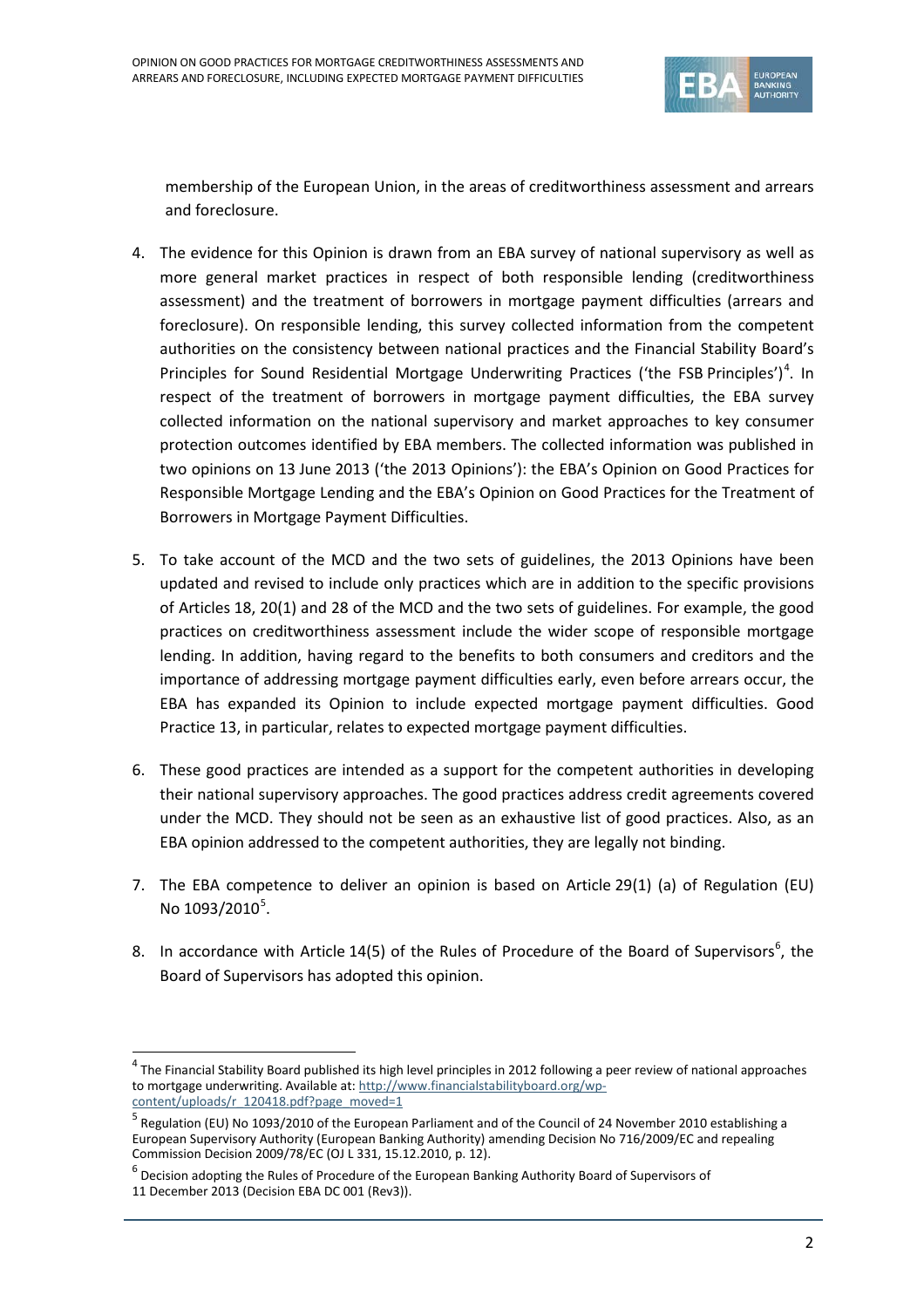

# General proposals on good practices

- 9. As the good practices in this Opinion relate to two different areas of mortgage practice, they are set out under the following distinct headings:
	- a. specific comments on creditworthiness assessment (Good Practices 1 to 12);
		- i. the verification of information;
		- ii. reasonable debt service coverage;
		- iii. appropriate loan-to-value ratios;
		- iv. lending and supervisory processes;
	- b. specific comments on arrears and foreclosure including expected mortgage payment difficulties (Good Practices 13 to 17).
- 10. In the case where the activity of the creditor is in whole or in part outsourced to third parties, or carried out by another entity in other ways, creditors should ensure that in doing so they comply with the requirements established in the CEBS Guidelines on outsourcing<sup>[7](#page-2-0)</sup>. This includes, in particular, CEBS guideline 2, which provides that 'the ultimate responsibility for the proper management of the risks associated with outsourcing or the outsourced activities lies with an outsourcing institution's senior management'.
- 11. Given the consumer protection focus of this Opinion, it inevitably concentrates on the treatment of the consumer. However, the consumer's creditworthiness assessment and arrears and foreclosure can have important implications for others, not least any third parties acting as guarantors. The competent authorities may wish to ensure that when considering these good practices they also have regard to the interests of these guarantors, by extending to them the good practices concerned with the provision of information by creditors.

# Specific comments on good practices for creditworthiness assessment

12. The good practices in this Opinion address the assessment of creditworthiness in the wider context of responsible mortgage lending, and therefore reflect the FSB Principles and the findings of the EBA survey of competent authorities. Considering the distinct real estate markets, cultural differences and socioeconomic policies that shape each national mortgage market, the applicability, effectiveness and appropriateness of the good practices may vary across EU markets.

 $\overline{a}$ 

<span id="page-2-0"></span><sup>7</sup> See CEBS (2006), *Guidelines on outsourcing*, at

<https://www.eba.europa.eu/documents/10180/104404/GL02OutsourcingGuidelines.pdf.pdf>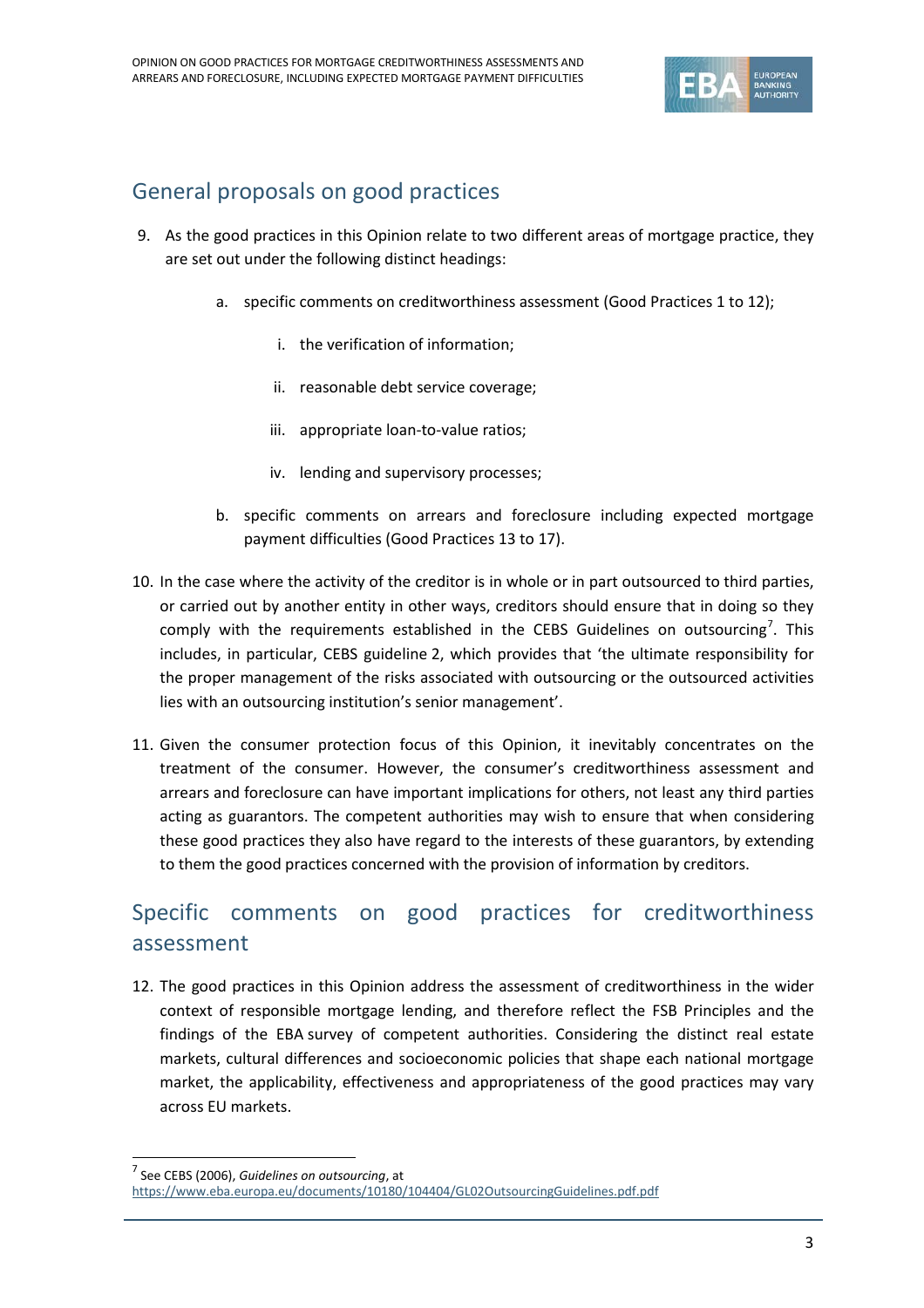

## Verification of information

13. Prior to the financial crisis, it had become common practice in certain markets for some mortgage borrowing to be available without the consumer having to prove their income. These mortgages were typically marketed as self-certification mortgages. The subsequent performance of such mortgages has underlined a key aspect of sound mortgage underwriting – that the consumer should be able to demonstrate that they have the resources to repay the loan (and not simply be allowed to claim that they have these resources).

**Good practice 1: It is good practice to require that creditors, when verifying the consumer's income, expenses, and other financial and economic circumstances use necessary, sufficient and proportionate information that can be evidenced and that is provided by sources that are independent of the consumer.**

14. Responsible lending practices require the necessary information to support and verify the declared income of the consumer. As well as requiring this information, there is a need for adequate records to be kept to substantiate the robustness of the checks made. This will allow creditors to review and ensure their own adherence to responsible lending principles – and also means that this could be subsequently demonstrated to the competent authority.

**Good practice 2: It is good practice to require creditors to specify their approach to income verification and the records to be kept.**

15. The robustness of financial systems depends, at least in part, on their ability to prevent, combat or mitigate fraud risks. Mortgage lending is no different from this. Responsible mortgage lending means that creditors have regard to the potential for false or misleading information to be used in mortgage applications. Where fraud is identified, the competent authorities may wish to consider the wider availability of sanctions (e.g. criminal law) to address this.

**Good practice 3: It is good practice to consider, when fraud is detected, if it is appropriate to have recourse to the jurisdiction's legal system, where this is possible.**

## Reasonable debt service coverage

16. Verifying the income is just one element of a responsible lending decision. Basing a lending decision solely on the income without also having regard to commitments and expenditure provides no guarantee of consumer protection or the sustainability of the loan. To ensure these objectives, creditors need to capture additional information from the consumer. Creditors are also likely to need to make realistic assumptions about future circumstances. A responsible lending decision might be informed by an awareness of the potential for interest rate changes and foreseeable events (e.g. the likelihood of income changing where the mortgage extends into retirement).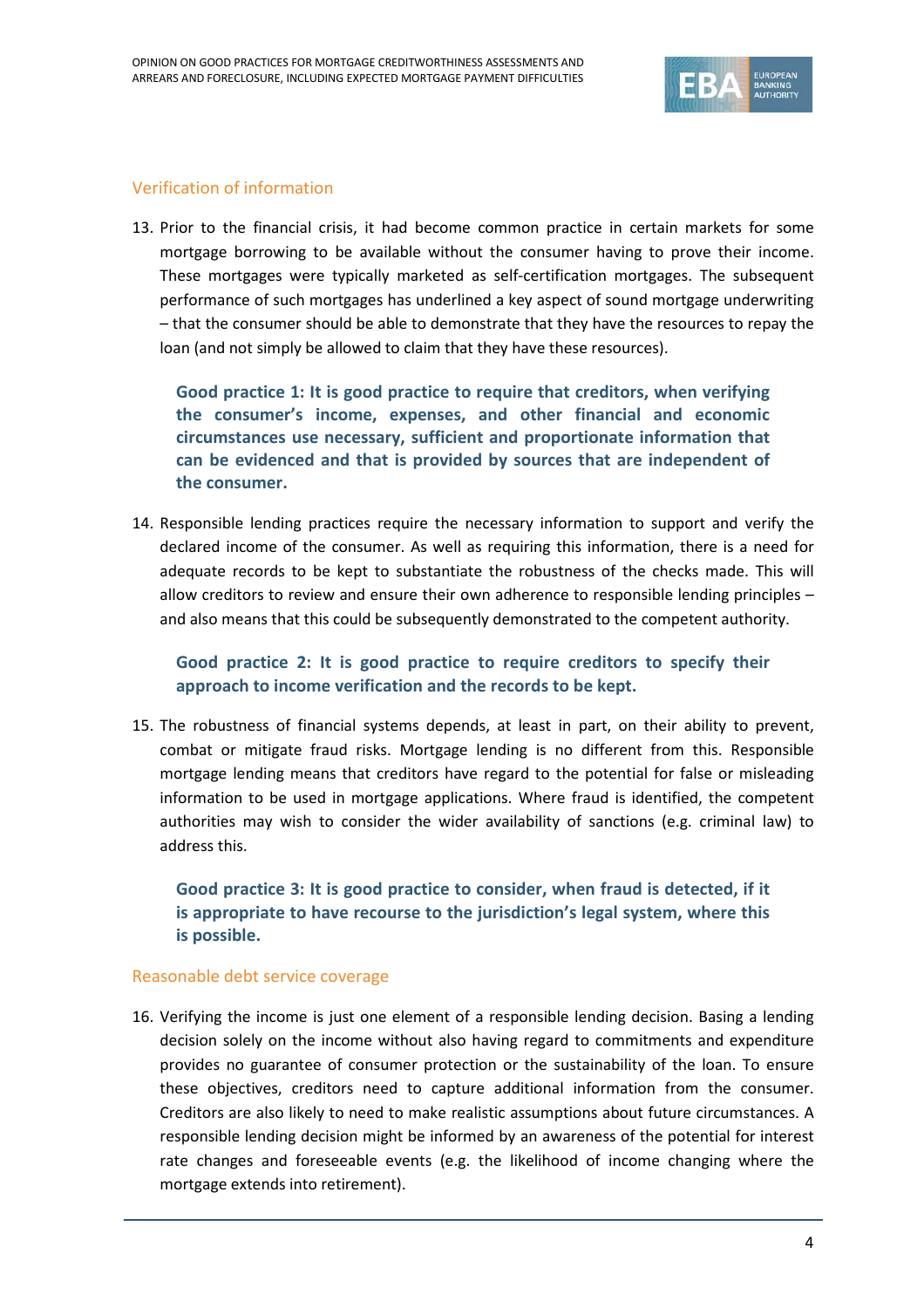

**Good practice 4: It is good practice to:**

- **i. specify aspects of the detailed assessment (such as the information to be gathered about the consumer's personal circumstances and financial situation) or assumptions to be used in the assessment (such as the maximum loan term);**
- **ii. specify, or require creditors to specify, lending thresholds that might act as a backstop to any individual assessment of affordability.**
- 17. While it is possible to verify income, it is much more difficult (if not impossible) to verify the consumer's outgoings. Given this, it is reasonable to expect creditors to consider the range of available information (actual or modelled) to inform their thinking about the affordability of any mortgage a consumer applies for. This will require, in turn, having a view as to the 'available' income left with the consumer after meeting all their expenditure and commitments.

**Good practice 5: It is good practice to require that creditors should also include risk limits in their internal loan policies, such as specifying minimum levels of residual net income after meeting obligations or fixed ratios of repayment to some measure of gross or net income (e.g. debt-to-income ratio, loan-to-income ratio). (FSB Principle 2.2)**

**Good practice 6: To supplement this, it is good practice to encourage creditors to define a risk strategy as part of their business strategy.**

18. In some mortgage markets the interest rate may be fixed for the entire term, or reset after an agreed period. However, many other mortgages have the potential for much more significant change during the term. Some mortgages offer an initial discount period, after which the interest rate increases. With variable rate mortgages, the interest rate can change frequently, often as a result of a movement in an external reference rate. It is good practice for the assessment of affordability to have regard to changes of this kind, which are not predictable but where there is a clear likelihood that change may happen.

**Good practice 7: It is good practice to ensure that creditors should include an increase in benchmark interest rates in the case of variable rate mortgages. As such, repayment capacity calculations could take into account the highest payment currently scheduled to apply during the term of the loan rather than solely utilising the first few payments at the prevailing interest rate or foreign exchange rate. (FSB Principle 2.3)**

**Good practice 8: It is good practice to specify criteria or a framework for creditors when stress testing affordability calculations.**

#### Appropriate loan to value ratios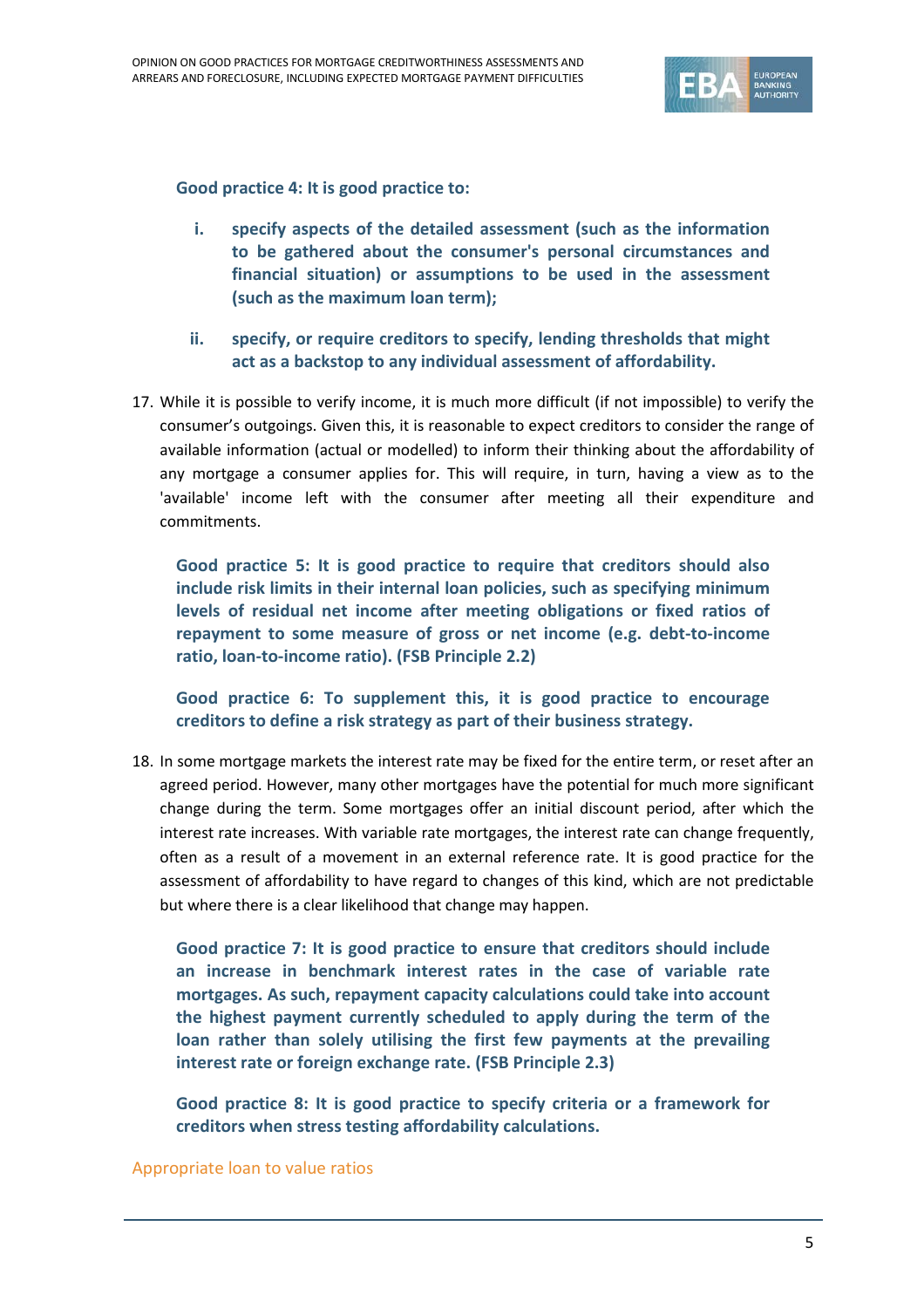

- 19. Loan-to-value (LTV) ratios are not used in all markets, as clearly demonstrated in the FSB peer review published in 2010<sup>[8](#page-5-0)</sup>. Rather, there is a mix of approaches, with some relying either on market practice or the regulatory incentive of a reduced capital requirement for lower LTV lending. The latter is consistent with the approach of Directive 2013/36/EU on access to the activity of credit institutions and the prudential supervision of credit institutions and investment firms **(**Capital Requirements Directive) [9](#page-5-1) .
- 20. Where LTV ratios are used, their purpose might be macro- or micro-prudential, as well as (or instead of) consumer protection. LTVs, and other lending thresholds, can add some consumer protection value. However, by their nature, they cannot replace the individual assessment of loan affordability that should be at the heart of the consumer protection objective of ensuring responsible lending. This should be borne in mind when considering the good practices that follow in this section.

**Good practice 9: It is good practice to ensure that creditors adopt prudent LTV ratios with an appropriate level of down payment that is substantially drawn from the consumer's own resources, not from, for example another provider of finance, to ensure the consumer has an appropriate financial interest in the collateral. (FSB Principle 3.2)**

21. Of course, wherever any reference is made to the LTV it is vital that this is properly established. A failure to properly establish the extent of the secured borrowing, or the effective (rather than notional) property value will restrict its usefulness.

**Good practice 10: Where national frameworks specify controls, standards or incentives on LTV (loan-to-value) ratios, it is good practice to ensure that creditors satisfy themselves that the LTV ratio takes into consideration the 'real value' of the available equity, which could be calculated on the basis of (i) a robust and prudent approach to property appraisals[10](#page-5-2); (ii) all loans that are collateralised against the same property or for financing part of the cost of the property. This should include loans provided alongside the main mortgage (e.g. top-up loans, renovation or decoration loans); and (iii) any increase in loan authorisation being subject to a full assessment of the consumer's repayment capacity and to an appropriate LTV ratio at the point of the new mortgage underwriting, and not rely on the excess equity. Any subsequent refinancing utilising a second charge or lien should lead to the calculation of a new LTV ratio where possible. Particular caution should be exercised about drawing down on the equity in the property if that would raise the current LTV ratio above the level originally agreed. (FSB Principle 3.3)**

 $\overline{a}$ 

<span id="page-5-0"></span><sup>8</sup> http://www.financialstabilityboard.org/publications/r\_110318a.pdf

 $^{9}$  http://eur-lex.europa.eu/LexUriServ/LexUriServ.do?uri=OJ:L:2010:329:0003:01:en:HTML

<span id="page-5-2"></span><span id="page-5-1"></span> $^{10}$  The prudential interest in a robust approach to collateral management is addressed in detail in FSB Principle 4.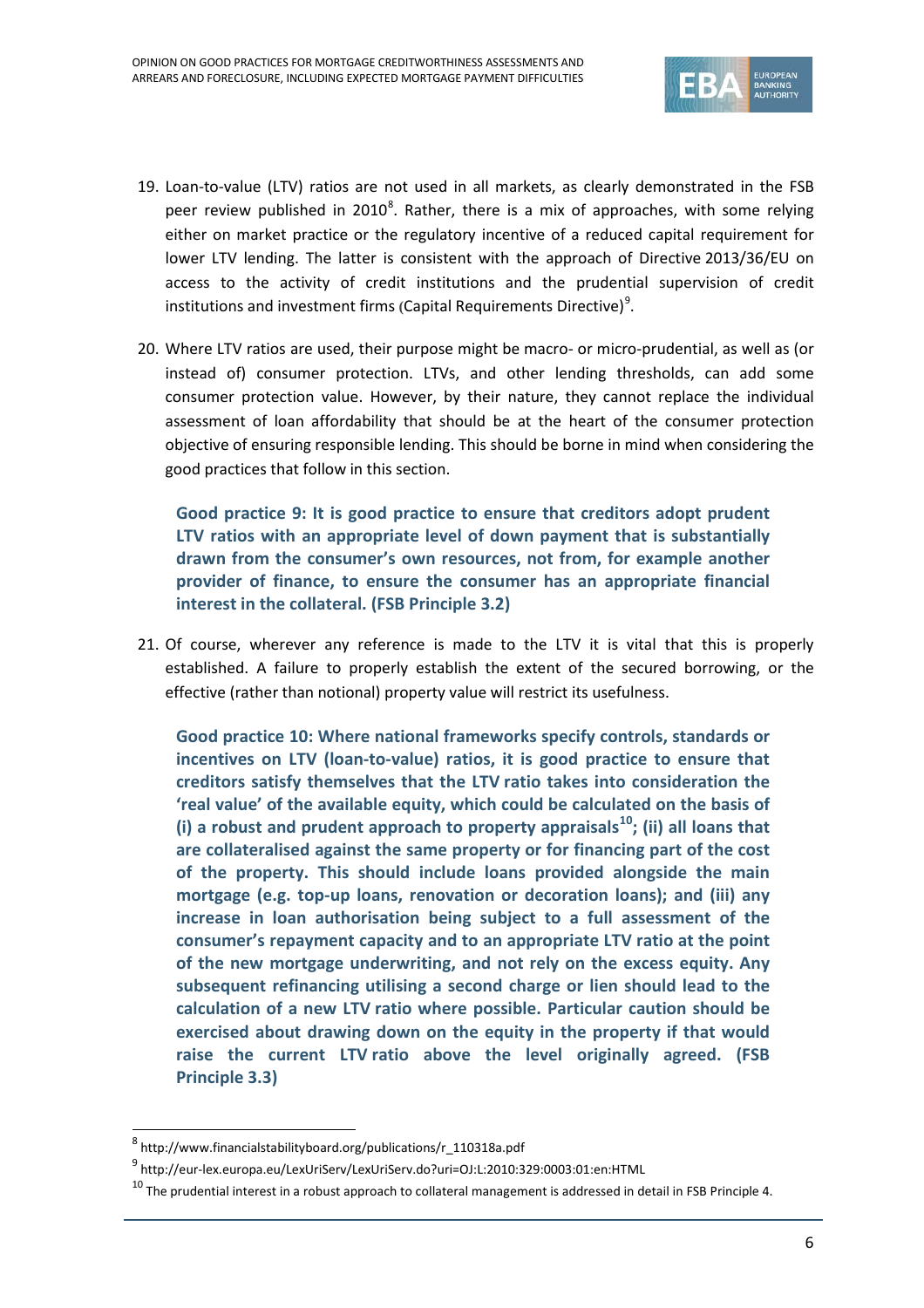

### Lending and supervisory processes

- 22. Consumers will vary greatly in their needs, personal circumstances and level of knowledge. These factors can make for differences in the risks that mortgage borrowing poses – both for them and for creditors. It is clearly open to creditors to limit mortgage availability to consumers whom they see as having certain risk characteristics. Equally though, a creditor may choose to consider wider (or several targeted) consumer markets, and to adequately capture the different risks within their lending model.
- 23. Responsible mortgage lending is the result of creditors adopting and following a robust set of practices. These practices should operate in combination to deliver the desired outcome. So, for example, consumer protection will not be assured if the creditor verifies income information but then fails to, alongside this, consider the consumer's expenditure and commitments in a proper assessment of affordability. Creditors will want to ensure that they have the policies and procedures in place to ensure that their responsible lending approach is appropriately comprehensive and effective. Competent authorities will have a clear interest in understanding how creditors ensure their lending is responsible.

**Good practice 11: It is good practice to require creditors to identify groups of loans with a higher risk profile and that these loans be underwritten to a set of norms specific to them. (FSB Principle 7.3)**

**Good practice 12: To supplement this, it is good practice to require creditors to specify a responsible lending policy setting out their assessment of the risks and the practices and procedures that are in place to ensure that their lending is responsible.**

# Specific comments on good practices for arrears and foreclosure, including expected mortgage payment difficulties

- 24. Even before the borrower is in payment difficulties there are usually warning signs for problem loans. Identifying and monitoring indicators, such as a borrower's request to reduce/delay a payment, could be a cost effective approach to prevent the borrower going into over-indebtedness.
- 25. Taking action to engage with the borrower, by providing support and information before the payment difficulties occur may prevent an arrears situation from developing, and where arrears do subsequently develop, early engagement may quicken the resolution of the arrears situation.
- 26. It is also important that borrowers are encouraged to engage with the creditor about any expected financial difficulties which may prevent them from meeting the scheduled repayment.